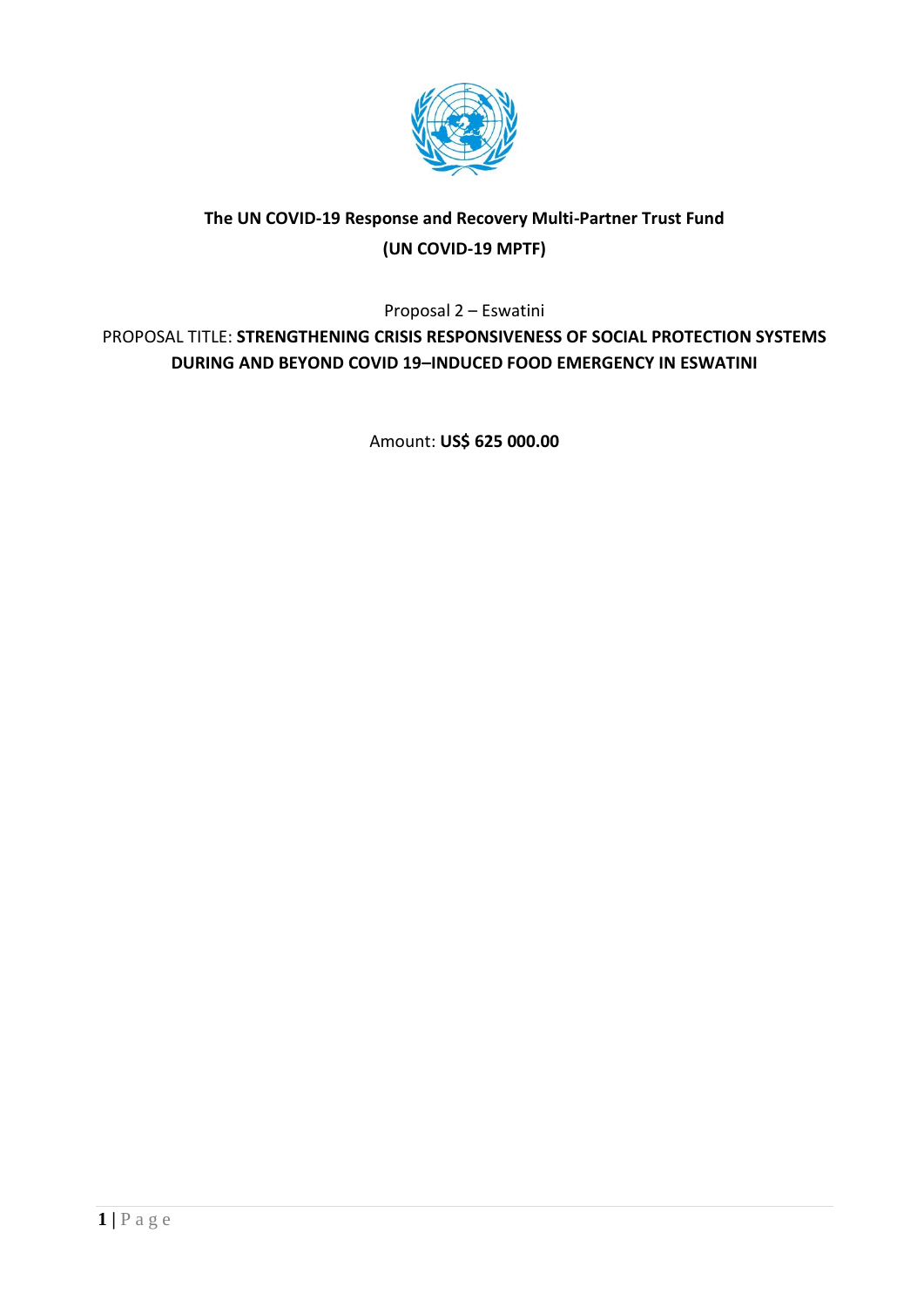### **Cover Page**

| <b>Contacts</b>                        | Resident Coordinator or Focal Point in his/her Office<br>Name: Nathalie Ndongo-Seh<br>Email: nathalie.ndongo-seh@one.un.org<br><b>Position: Resident Coordinator</b><br>Other Email: ndongo-seh@un.org<br>Telephone: +268 7602 9916                                                                                                                                                                                                                                                                                                                                                             |  |  |  |  |  |  |
|----------------------------------------|-------------------------------------------------------------------------------------------------------------------------------------------------------------------------------------------------------------------------------------------------------------------------------------------------------------------------------------------------------------------------------------------------------------------------------------------------------------------------------------------------------------------------------------------------------------------------------------------------|--|--|--|--|--|--|
| <b>Description</b>                     | Skype: nathalie.ndongo-seh<br>This proposed intervention is designed to cover two critical and interrelated social<br>protection components in the immediate response to COVID-19. These include;                                                                                                                                                                                                                                                                                                                                                                                               |  |  |  |  |  |  |
|                                        | (1)<br>a direct package of gaps in social assistance interventions to address<br>livelihoods and food insecurity challenges. To address challenges of loss of<br>livelihoods and food insecurity risk, this project will provide a safety net<br>emergency measures for left behind groups to meet their food security<br>needs and protect their livelihoods through implementation of a set of<br>interconnected measures that collectively contribute to stabilizing<br>disrupted agro-food system.                                                                                          |  |  |  |  |  |  |
|                                        | (11)<br>technical assistance to strengthen crisis responsiveness of social protection<br>mechanisms to address response gaps and building back better. This<br>project will draw on existing social protection gaps,<br>missed<br>opportunities/inability and or lessons learnt in using social assistance<br>mechanisms to respond to COVID 19 induced crisis, to address systemic<br>limitations that will form basis for improving shock responsiveness of the<br>social protection system, increasing its in scope and coverage, and its<br>financing modalities in the context of COVID19. |  |  |  |  |  |  |
|                                        | Combined the two components will enable the use of social protection mechanisms to<br>comprehensively address these underlying inequalities and ability of responding<br>emerging urgent challenges of the pandemic and future crises.                                                                                                                                                                                                                                                                                                                                                          |  |  |  |  |  |  |
| <b>Universal</b><br><b>Markers</b>     | Gender Marker: (bold the selected; pls select one only)<br>a) Have gender equality and/or the empowerment of women and girls as the primary<br>or principal objective.<br>b) Make a significant contribution to gender equality and/or the empowerment of<br>women and girls;<br>c) Make a limited contribution or no contribution to gender equality and/or the<br>empowerment of women and girls.                                                                                                                                                                                             |  |  |  |  |  |  |
|                                        | Human Rights Based Approach to COVID19 Response (bold the selected):                                                                                                                                                                                                                                                                                                                                                                                                                                                                                                                            |  |  |  |  |  |  |
| <b>Fund Specific</b><br><b>Markers</b> | Yes/No<br>Considered OHCHR guidance in proposal development UN OHCHR COVID19 Guidance<br>Fund Windows (bold the selected; pls select one only)<br>Window 1: Enable Governments and Communities to Tackle the Emergency<br><b>Window 2: Reduce Social Impact and Promote Economic Response</b>                                                                                                                                                                                                                                                                                                   |  |  |  |  |  |  |
| Geographical<br><b>Scope</b>           | <b>Regions: Southern Africa</b><br><b>Country: Eswatini</b>                                                                                                                                                                                                                                                                                                                                                                                                                                                                                                                                     |  |  |  |  |  |  |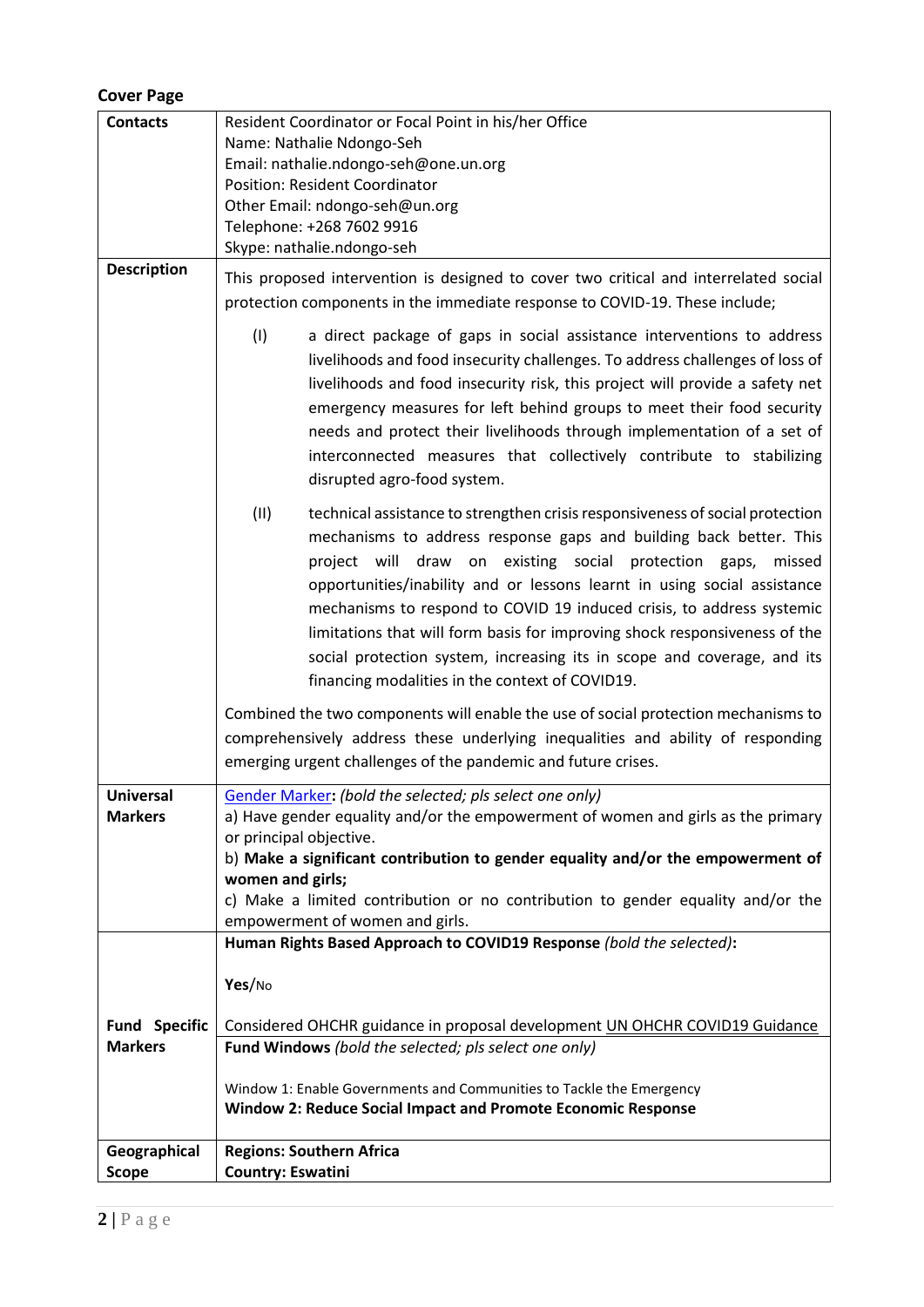| <b>Recipient UN</b><br><b>Organizations</b> | FAO; WFP, UNDP and UNICEF                                                       |                                  |               |                                                                                   |  |  |  |  |  |  |
|---------------------------------------------|---------------------------------------------------------------------------------|----------------------------------|---------------|-----------------------------------------------------------------------------------|--|--|--|--|--|--|
| Implementing                                |                                                                                 |                                  |               | Department of Social Welfare, National Disaster Management Agency, Ministries of  |  |  |  |  |  |  |
| <b>Partners</b>                             | Agriculture, COVID-19 Emergency Agriculture and Food Security Technical Working |                                  |               |                                                                                   |  |  |  |  |  |  |
|                                             | Group, COVID-19 Social Protection Working Group.                                |                                  |               |                                                                                   |  |  |  |  |  |  |
| Programme                                   | <b>Budget</b>                                                                   | <b>Agency</b>                    | <b>Amount</b> | <b>Comments</b>                                                                   |  |  |  |  |  |  |
| Project<br>and<br>Cost                      | <b>Budget</b><br>Requested                                                      | <b>WFP</b>                       | \$401104      | <b>Emergency Safety nets transfers</b>                                            |  |  |  |  |  |  |
|                                             |                                                                                 | <b>FAO</b>                       | \$172536      | Agrofood<br>system<br>support<br>and<br>emergency winter food production          |  |  |  |  |  |  |
|                                             |                                                                                 | UNDP/UNICEF $\frac{1}{2}$ 51 360 |               | Foundation for building back better                                               |  |  |  |  |  |  |
|                                             | In-kind<br><b>Contributions</b>                                                 |                                  |               | Office space, Furniture, Vehicles,<br>payment of additional overheads of<br>staff |  |  |  |  |  |  |
|                                             | \$625,000<br><b>Total</b>                                                       |                                  |               |                                                                                   |  |  |  |  |  |  |
| Programme<br><b>Duration</b>                | <b>Start Date: May 2020</b>                                                     |                                  |               |                                                                                   |  |  |  |  |  |  |
|                                             | <b>Duration (In months): 8 Months</b>                                           |                                  |               |                                                                                   |  |  |  |  |  |  |
|                                             | <b>End Date: December 2020</b>                                                  |                                  |               |                                                                                   |  |  |  |  |  |  |

## **I. IMMEDIATE SOCIO-ECONOMIC RESPONSE TO COVID19**

### **a. Status and context of Eswatini's Response to COVID 19**

In Eswatini, there are so far 31 confirmed COVID-19 cases as of 21 April 2019. The risk of the disease spreading wider is high as more and more cases without history of travel are recorded. The Government has finalized a COVID-19 preparedness and response plan coordinated through a sub-committee of Cabinet led by the Deputy Prime Minister's Office and the National Disaster Management Agency (NDMA) and an emergency task force supported by Regional and Sector Committees. A series of measures have been taken; His Majesty King Mswati III invoked section 29 of the Disaster Management Act 2006 and declared a State of Emergency in the country for a period not exceeding two (2) months with effect from 27 March. This has seen implementation of a partial lockdown for an initial 20 days which have been further extended by 14 days. Schools and Tertiary Institutions have been closed until further notice. Foreign nationals coming from COVID-19 high-risk countries are restricted from entering the country until further notice. All public & private gatherings attracting 50 or more people are suspended until further notice. These include conferences, funerals, weddings, entertainment, sporting activities, etc. Visits to hospitals and correctional Services are also suspended. This measure including in neighboring markets have far reaching socio-economic effects to the citizens with the most vulnerable disproportionally affected due to underlying vulnerabilities.

### **b. Background to the Food and Nutrition security situation**

The normative content of the right to food can be summarized to the requirements of availability, accessibility, adequacy and sustainability, which means that the right to food is the right of every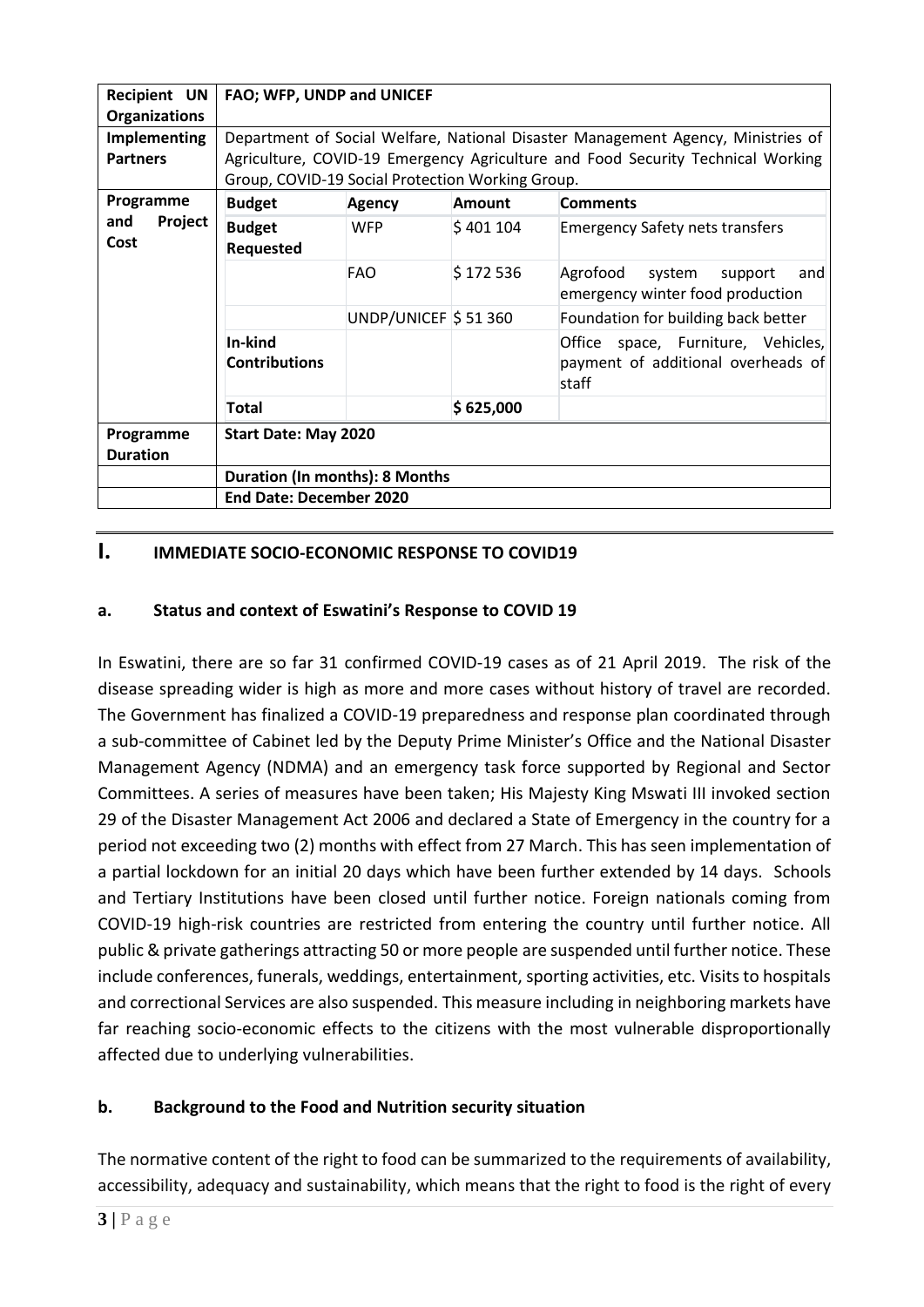individual, alone or in community with others, to have physical and economic access at all times to sufficient, adequate and culturally acceptable food. The COVID-19 outbreak and measures taken to address it have exacerbated an existing and underlying national food insecurity challenge. This is due to below average agriculture production giving a 49% deficit in national consumption requirement, high food prices, the travel restrictions and partial lockdown immediately reducing incomes from micro medium and small-scale enterprises as well as informal jobs and selfemployment activities, and decline in remittances receivables by 39% for the period from January to March 2020. As a result, an estimated 301,762 people (27% of the population) are at risk of food insecurity<sup>1</sup>. Declining incomes, combined with rising food prices (40% increase in food *inflation between December and March 2019*), are significant factors influencing food insecurity in urban areas where 4% (11,425 people/2,285 households) are at risk of food insecurity. In these trends, women who are mostly involved in the informal sector particularly along agro-food value chains are heavily affected. The Government of Eswatini Multiple Sector COVID-19 Emergency Response Plan(2020) highlights the importance of ensuring the inclusion of vulnerable groups particularly children, elderly, women and the disabled in specific interventions into emergency response planning.

In a country where 70% of the population rely on agricultural activities for their livelihoods, any disruptions of the agro-food value chain will have far-reaching consequences especially on women, children, elderly and other vulnerable groups who live in the rural areas. The disruption of the agro-food system and anticipated deterioration in food access is contributing to worsening malnutrition of children particularly PLHIV, elderly and women in addition to orphans and vulnerable children who are already missing a meal since schools have been closed and feeding discontinued and deterioration of household food security further exposes children to acute food insecurity. People living with HIV when faced with food insecurity usually default in medication which increase malnutrition and further compromising their health, heightening complication if infected by COVID-19. The exposure of pregnant and lactating women to malnutrition due to limited access to food will entrench the malnutrition vicious cycle and contribute to increasing undernourishment of the population in future. The vulnerabilities for OVC, PLHIV, elderly, people living with disabilities, refugees and pregnant and lactating women require an urgent policy action to prevent further deterioration of the situation of these groups during and post the COVID-19 outbreak.

### **c. Why addressing food security challenges is a critical part of social protection in context of impacts of COVID 19**

It must be highlighted, that the primary functions of social protection are to alleviate income poverty and manage vulnerability. The focus in proposal highlights interventions on food security

<sup>&</sup>lt;sup>1</sup> Of this number, a total of 178,544 people (16% of the population) are chronically food insecure while an estimated 123,218 people (11% of the population) are additionally at risk of food insecurity due to the impact of COVID-19.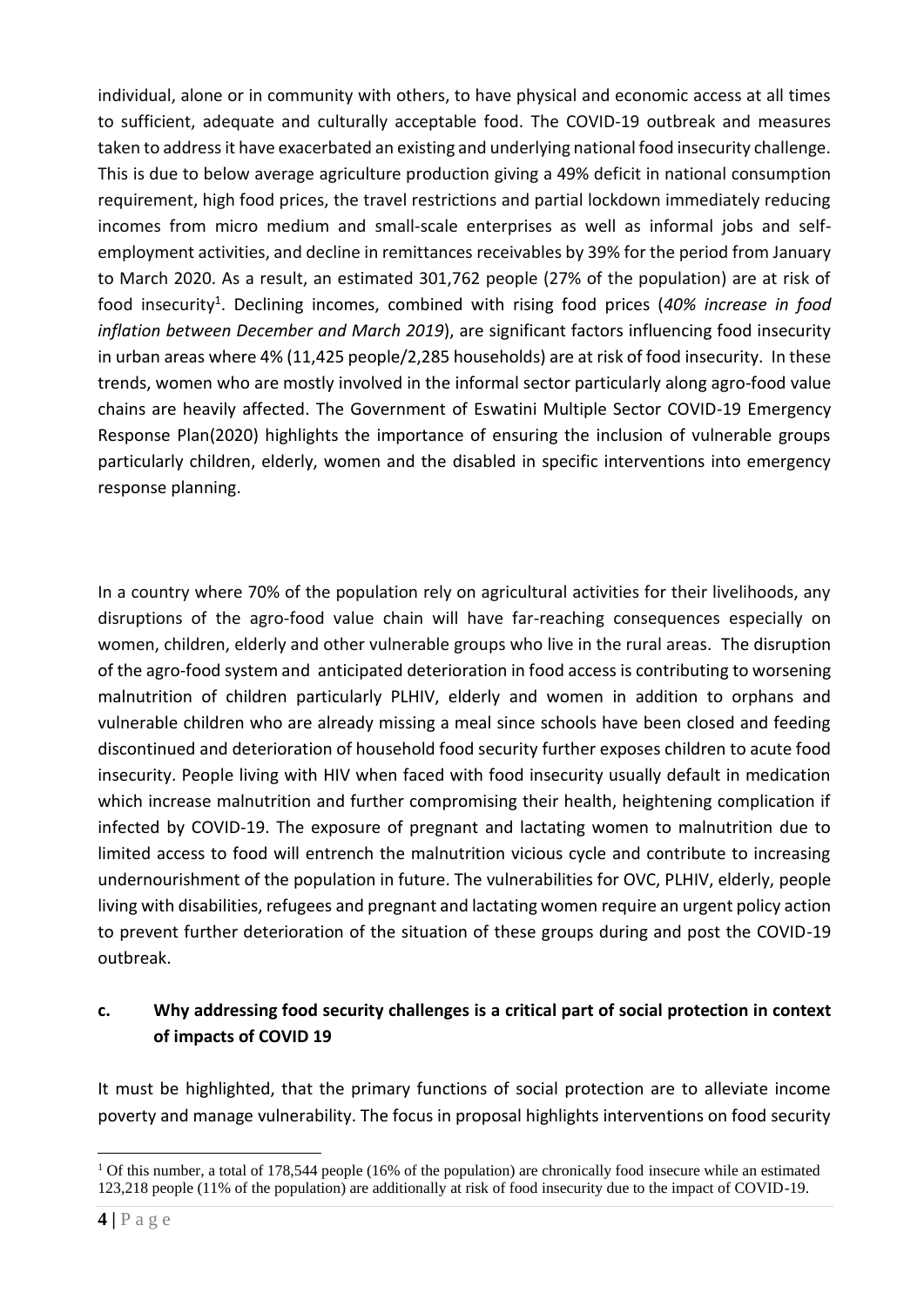which is closely related to poverty and vulnerability, especially among farming households in rural areas, where income and crop production (especially food crops) overlap strongly. It must be noted that social protection can promote food security by: a) stabilizing incomes: mitigating seasonal stress, managing risk and insuring against shocks; b) raising incomes: promoting agriculture and enhancing rural livelihoods; and c) enhancing social justice: empowering poor farmers, pastoralists and landless laborers'<sup>2</sup> .

The COVID-19 socio- economic effect has put a spotlight on economic inequalities and fragile social protection programmes that is leaving most vulnerable communities including women to bear the economic brunt of the crisis. COVID 19 pandemic is exacerbating underlying vulnerabilities and inequalities in Eswatini. Eswatini, has the highest HIV prevalence globally (27%) and a high burden of Orphans and vulnerable children (OVC). Furthermore, extreme poverty is remains high estimated at 20% of the population said to be extremely poor and facing worse deprivations in meeting their survival needs<sup>3</sup>. Chronic malnutrition is of concern with 26% of the children stunted<sup>4</sup>. The Social protection system is currently fragmented with under-coverage limiting its impact and opportunities for use in responding to crises and hence its effectiveness in protecting the most vulnerable. The system does not adequately leverage innovative digital platforms to ensure the inclusion of vulnerable groups particularly children, elderly, women and the disabled in specific interventions into emergency response planning

The government has drafted a Social Assistance Framework, which has not yet been implemented but provides opportunities for effective response to underlying poverty needs and emerging emergency needs. The recent analysis by the Agriculture and Food Security cluster highlights OVC, people living with HIV, pregnant and lactating women are key vulnerable population who will likely see increase in malnutrition and worsening health due limited access to necessary services (*school feeding has been stopped, about 1210 children and 12,000 adults on ART/TB treatment are malnourished, and pregnant and lactating women access to pre-and post-natal care*).

[\[1\]](file:///C:/Users/Kambanje/Desktop/COVID%2019/Eswatini%20Window%202%20CovidFund_Apr2020%20(1).docx) UNAIDS HIV Estimates report 2019 (not posted online) [\[2\]](file:///C:/Users/Kambanje/Desktop/COVID%2019/Eswatini%20Window%202%20CovidFund_Apr2020%20(1).docx) Eswatini Household Income and Expenditure Survey 2018 [\[3\]](file:///C:/Users/Kambanje/Desktop/COVID%2019/Eswatini%20Window%202%20CovidFund_Apr2020%20(1).docx) <https://www.wfp.org/countries/eswatini>

## **II. SOLUTIONS PROPOSED**

This proposed intervention is designed to cover two critical and interrelated components in the immediate response to COVID-19. These include firstly, a direct intervention in the agricultural and food systems leveraging digital platforms to address both livelihoods and food security challenges, and secondly, draw on the immediate interventions to inform the needed reform in

<sup>&</sup>lt;sup>2</sup> UNDP paper: Social Protection for Enhanced Food Security in Sub-Saharan Africa 2012.

<sup>&</sup>lt;sup>3</sup> Eswatini Household Income and Expenditure Survey 2018

<sup>4</sup> <https://www.wfp.org/countries/eswatini>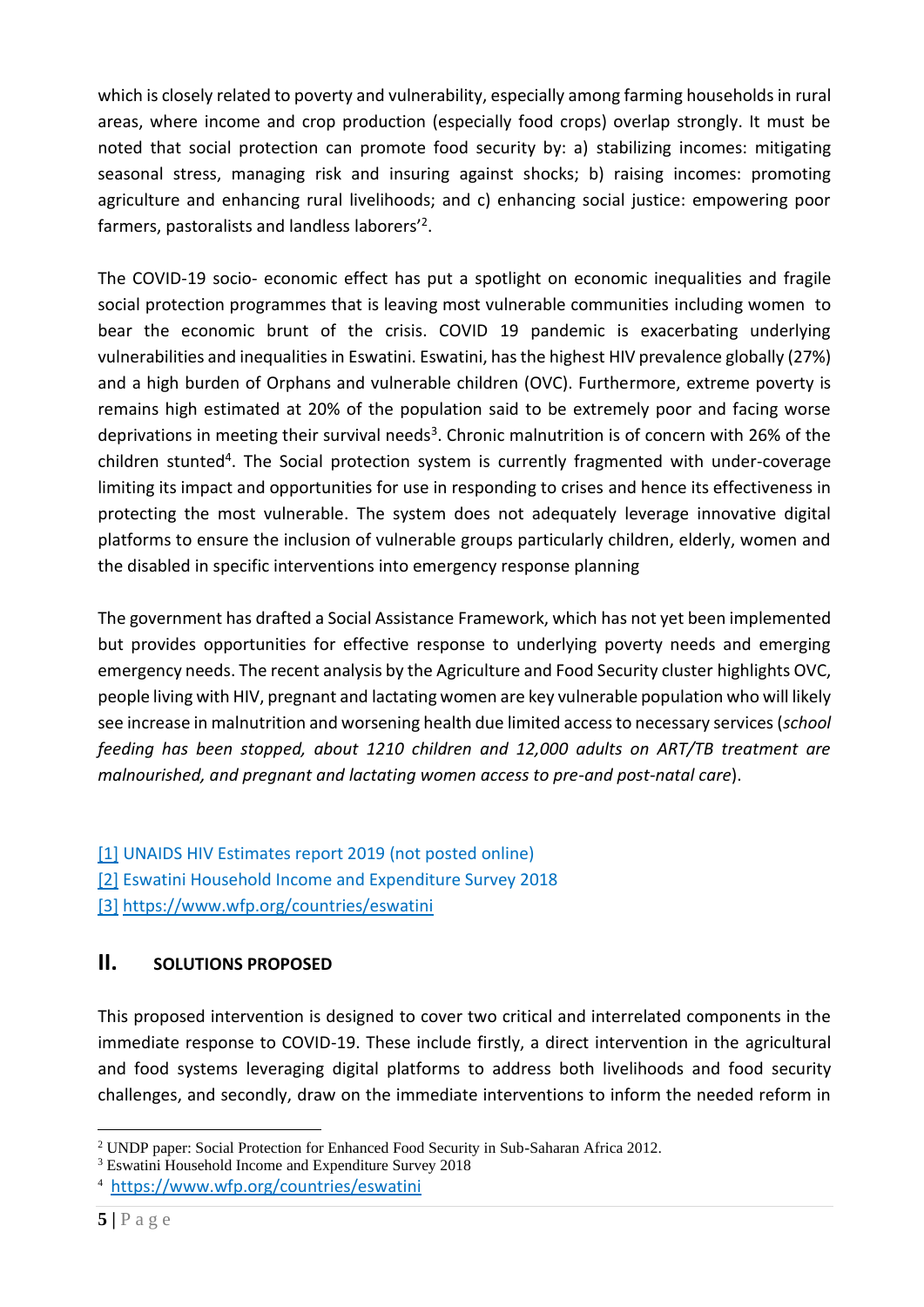the social protection mechanisms through supporting the current COVID-19 sectoral committees (i.e. food and nutrition security task team and social protection task team). In the proceeding section, the key activities covering these two aspects are described:

## **1. Component 1: Addressing loss of livelihoods and food insecurity challenges caused by disruptions of the agro-food system**

To address the challenges of loss of livelihoods and food insecurity that more than 27% of the population are faced with, this project will provide (a.) an emergency cash-based safety net transfer to most vulnerable who are left behind in social protection programs, as well as, (b.) provide interconnected measures stabilizing disrupted agro-food system to protect livelihoods of vulnerable rural farmers to maintain income access and productivity. This will demonstrate productive social protection assistance (assistance or options) and application of innovative digital platforms within this sector. Specifically, the following activities will be implemented at different stages of the agro-food value chain:

### **Emergency Social assistance:**

1. Target 1800 households (*9500 persons with 60-80% women*) from the list of PLHIV to receive cash-based transfers to meet immediate food and non-food needs. This be based on a designed emergency social protection package the costing of a Minimum Expenditure Basket (MEB) building on the food transfer value used by National Disaster Management agency. The beneficiaries will receive a monthly cash transfer of \$10.56 for a total of three months covering 60-70% of the MEB.

### **Livelihood Protection:**

- 1. Through appropriate available *e-*solutions and supply chain platforms facilitate the market linkages for smallholder farmers affected by market disruptions to be able to access markets and earn incomes and continue production. This activity will target 44 groups(650 households) of small-scale farmers who have been affected by the closure of schools which they supplied commodities through the Home-Grown School Feeding programme. Activity will link groups to new markets – in including traders, supermarkets and community level markets to bridge the market gap caused by closure of schools. This will involve a subsidy for sustaining market linkage and productivity at a cost of USD\$200 per trader for 200 selected vendors. The selection criteria will prioritize women and the elderly most preferably those participating in internal savings and lending schemes in the urban and peri urban areas.
- 2. Provide production subsidy for winter food crop production for selected small-scale farmers (80 groups with 60% being women) with access to irrigation as a direct support mechanism to Government efforts of bridge the food insecurity challenge and reducing the demand for consumptive transfers. They will also receive a once off productive safety net subsidy to maintain access to inputs covering 85Ha of winter cropping. The subsidy will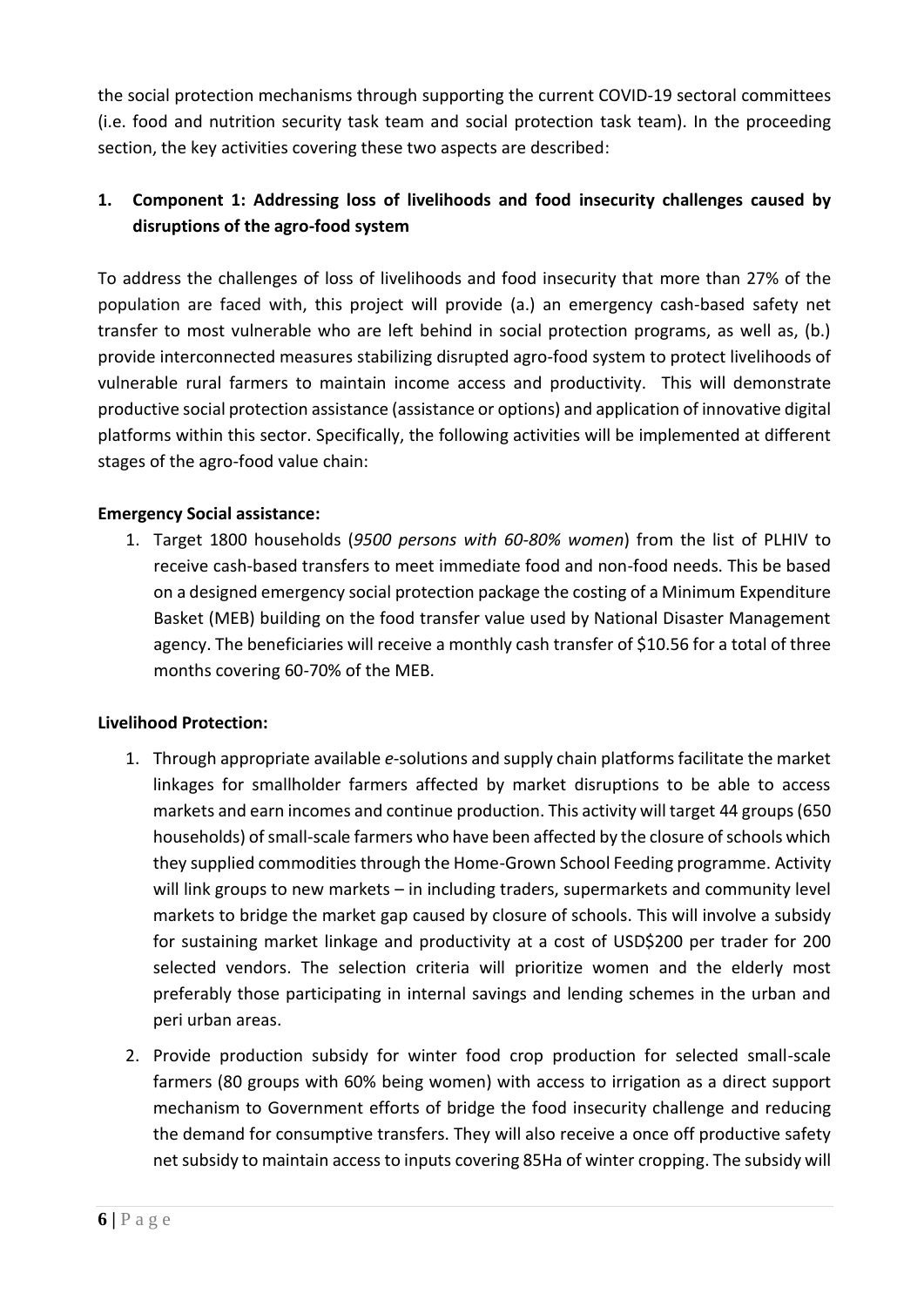cover fertilizers, seeds and herbicides.

In addition, to the direct interventions the project will mainstream COVID-19 Social Behavior Change Communication (SBCC) to sensitize project beneficiaries and their communities on best practices to mitigate the risk of infection and raise awareness. This will use available communication material in SiSwati language (posters, pamphlets) produced by the Ministry of Health, WHO and UNICEF) where adaptations for persons with specific needs (*e.g. brail and voice overs*) the project will liase with the Communication task team for the development and access to such material.

## **2. Component 2: Measures to build a firm basis for strengthening the national social protection system to be crisis responsive**

Building on the identified gaps, missed opportunities and or lessons learnt in preparedness and response to COVID 19, this component will provide technical assistance to strengthen crisis responsiveness of social protection mechanisms in addressing to needs of most vulnerable and building back better. The component will provide, systemic interventions that will form basis for improving shock responsiveness of the social protection system, increasing its in scope and coverage, and its financing modalities. The following activities will be implemented:

### **Prepare**:

- 1. Support review of the current social protection system with a view to improving the system for inclusion and efficient coordination
	- a. Conduct a rapid assessment to identify groups rendered vulnerable or excluded from services due to the COVID-19 pandemic.
	- b. Conduct rapid scan of the current social protection systems and vulnerability in these systems to respond to the shocks.
	- c. Strengthen the current social protection registry system to include households/families rendered vulnerable or affected by COVID-19 pandemic

### **2. III. Build back better and recovery:**

a. Support in embedding the multidimensional poverty and LNOB data into social protection programmes to support the integration of vulnerable groups, with gender-differentiated needs and strengthen the monitoring systems.

### **III. WHAT IS THE SPECIFIC NEED/PROBLEM THE INTERVENTION SEEKS TO ADDRESS?**

The agro-food marketing systems and channels have been disrupted by the restrictions on movement of people and other measures instituted as part of the COVID national response. Small-scale agricultural producers, vendors and traders particularly women and transporters alike have been affected by the restrictions related to the pandemic due to unforeseen shifts in the market affecting supply, demand, prices and quality of products. The obtaining dynamic has made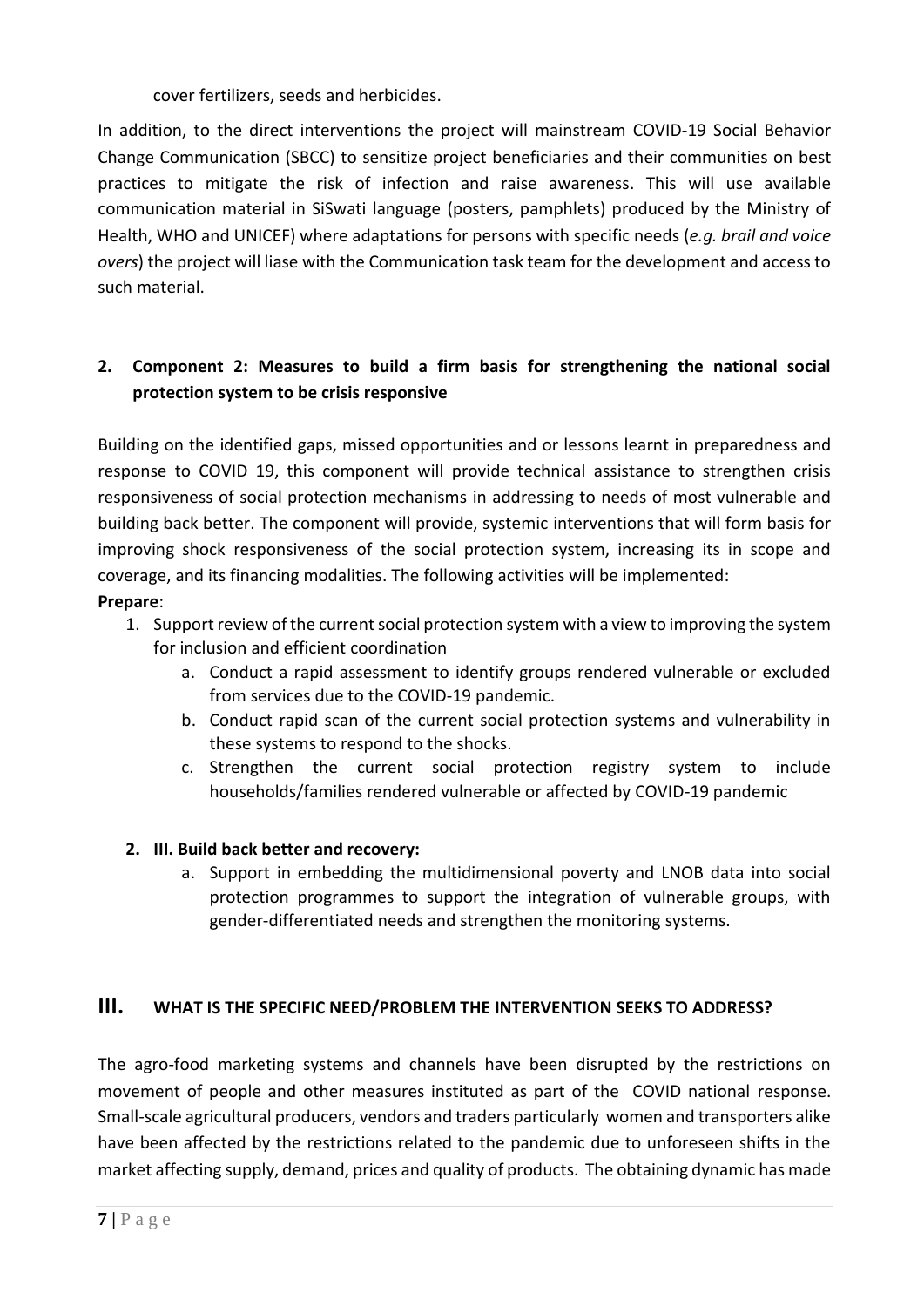it more complicated for small scale farmers, transporters, vendors and traders who rely on the food value chain for their livelihoods. The recent Eswatini Food Security Outlook April to December 2020 produced by the COVID-19 Emergency Agriculture and Food Security Technical Working Group shows that 301,762 people (27% of the population) $[1]$ of the population is projected to sink further into food insecurity due to COVID-19. The disruptions of the Agro food system present significant risk of vulnerable households particularly PLWHIV, disabled, children, women and the elderly facing severe food insecurity challenges.

Further, the advent of COVID 19 has disrupted various Government programmes impacting negatively the agro-food system. For instance, the Government with support of FAO and WFP have been implementing a home grown School Feeding Programme with 44 farmer groups producing vegetables, with annual volumes as follows: 390.27 MT of spinach/cabbage, 39.03 MT of tomatoes, 19.51MT of onions. These were supplying 50 schools (6 primary with grade zero, 22 primary and 22 secondary/high schools) with a total enrolment of 24,900 students with Manzini region (12 schools), Lubombo region (13 schools), Hhohho region (12 schools) and Shiselweni with 13 schools. Farmer groups that had started on the production of the vegetables which was based on the school enrolment and captured in the contracts. Because of COVID 19, these groups are now stuck with ready produce with no confirmed market.

Seeking for alternative markets has been a challenge for these farmers with the travel restrictions as the lockdown has led to closure of schools and it is likely schools will be closed for the foreseeable future. Farmers, traders/vendors and transporters have lost business. For this particular group, support would therefore be required to facilitate access to new markets while allowing the production to continue so that by the time schools open, the farmer groups would be in a position to also supply the schools while also servicing the other alternative markets with the produce.

The Covid-19 pandemic is not only painfully displaying the gaps in health systems, but also high levels of vulnerabilities of individuals, families in particular women, and the of whole economy. Most poor and vulnerable people have limited means to cope with the economic, social and health impacts of the pandemic. Containment measures, disruption of supply and value chains, overcrowding precluding social distancing and lack of clean water and sanitation are all factors that threaten the well-being and very livelihoods of families and groups that are already left behind. Interrupted livelihoods of workers in informal employment must be compensated for, maintained and finally restored; food security, access to water and basic services must be preserved; and women, who carry most of the increased care responsibilities, must be supported with gender-responsive action.

The preventive measures and response to the primary and immediate impact of the pandemic, namely the partial lockdown, has resulted in loss or further reduction of income for many households. This subsequently is impacting ability of households in obtaining/accessing basic commodities and services, such as food, electricity, clean water, non-COVD healthcare services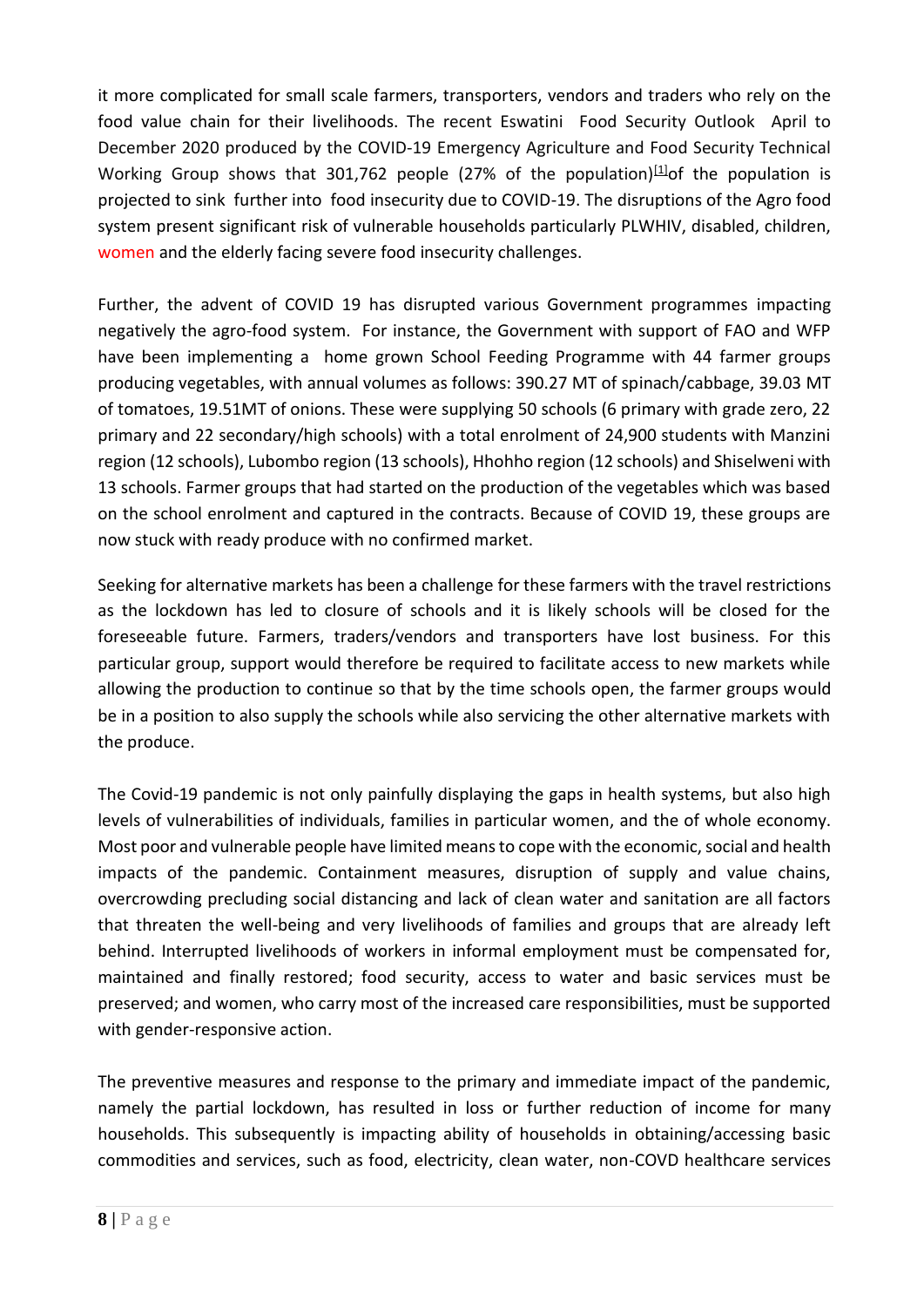including new-born and neonatal care, care services for persons living with HIV, and immunization, to name a few. Some other basic services, for instance education, are interrupted, or their quality seriously diminished. Additionally, the restrictions in movement has increased the exposure of children to violence or women and girls to GBV, at the same time reducing their access to protective support. The main objective of the programme is to alleviate the secondary impact of the pandemic on access of the most vulnerable to basic services and protection as summarized above.

## **IV. HOW DOES THIS COLLABORATIVE PROGRAMME SOLVE THE CHALLENGE? PLEASE DESCRIBE YOUR THEORY OF CHANGE.**

The project intervention frame proposesto implement a rapid response to the Covid-19 pandemic while making the necessary inroads into building systems, institutions and capacities that will build the resilience of the vulnerable populations to future shocks. The proposed interventions will create linkages and ensure complementarities between humanitarian/disaster risk management and development responses, including long-term resilience building in crises and post-crises contexts particularly in the agriculture and food sector, which provides livelihoods for at least 70% of the population.

The underlying theory of change for the project is that market linkage innovations underpinned by application of digital and mobile platforms to manage registers and data, buttressed by a stronger social protection system (with better targeting, to minimize inclusion and exclusion errors) and well as provision of specific subsidies and incentives will lead to functioning and stable agro-food systems during and beyond the COVID-19 emergency. Functioning, stable and consistent markets with connected small scale farmers, vendors/traders and transporters not only have direct food and nutrition benefits to the population but also yield stable and consistent incomes for the agro food system actors securing their livelihoods. In the medium term, if the current system of social protection is strengthened to better manage data, identify, register and monitor situation of vulnerable households affected by COVID-19 pandemic; and fiscal space is created to increase scope and coverage of the current system of social protection; the social protection system will have the capacity to prevent people from falling into increased poverty due to COVID-19 pandemic. This forms the basis for building back better.

One of the immediate priorities of actors in a COVID-19 response context will be to ensure that ongoing agro-food market functions as well as deliveries of food assistance to vulnerable groups are not hindered and is adapted to potential COVID-19 impacts. This means preserving and protecting the agriculture livelihoods and food security of vulnerable populations including by adapting programming and operational delivery. It entails continuing and scaling-up (as needed) distributions of agricultural inputs (seeds, tools, livestock feed etc) and provision of animal health support to ensure continuous food production and income generation in the most vulnerable areas, including within the rural-urban interface---maintaining the stability of the agro-food system. It also implies supporting livelihood diversification and home-based food production (e.g. backyard gardens) to ensure further fresh food availability and incomes for vulnerable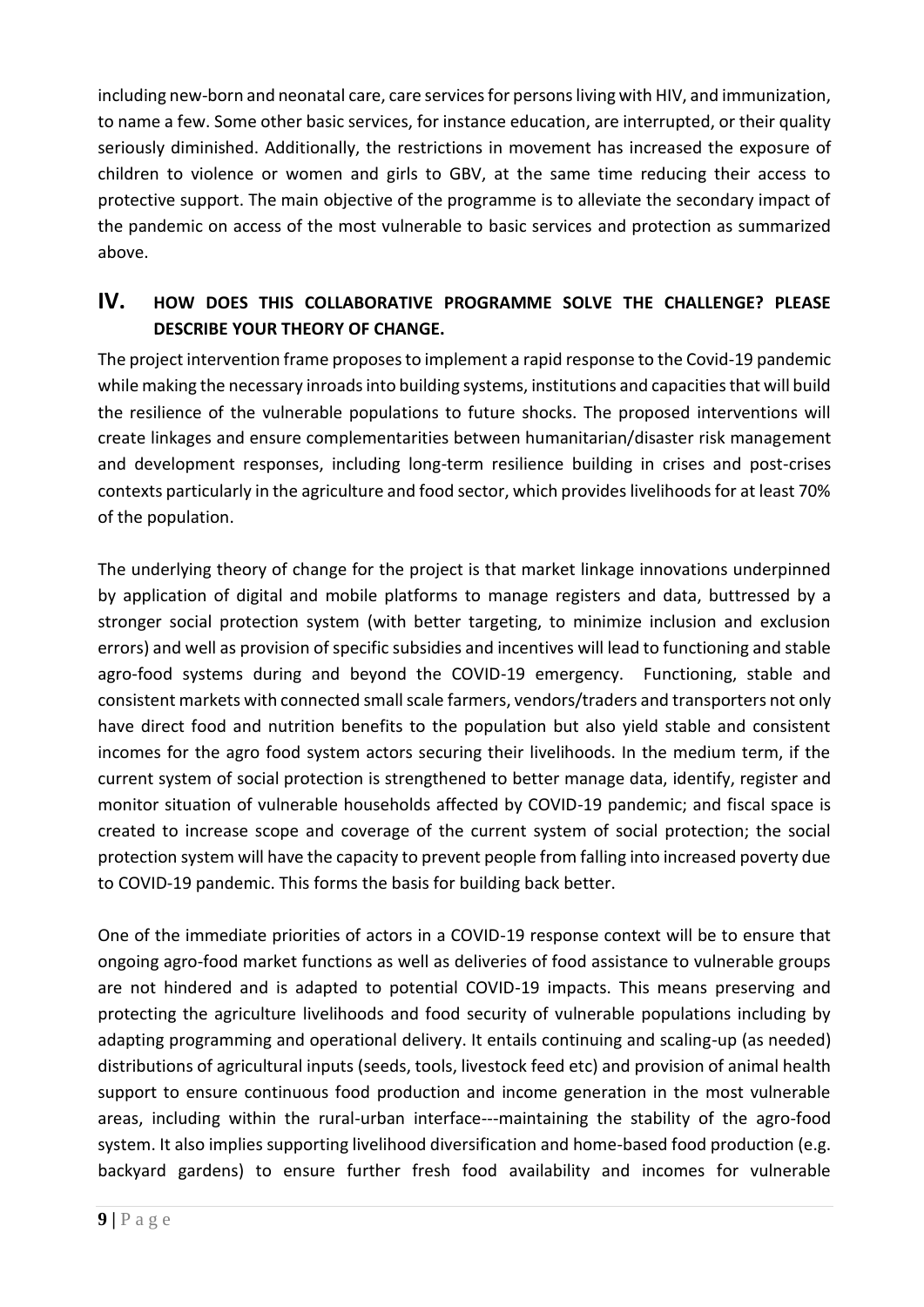communities. By providing market linkage innovations, specific subsidies and incentives, as well as measures to improve the social protection system, the project will minimize the negative impact of the COVID-19 emergency and it's accompanying restrictive measures on the agro-food system.

## **V. DOCUMENTATION**

The UNCT is in the process of completing and will be posted on the National Plan for Combating COVID-19 on the WHO partner portal once done. Some key documentation, which has informed this proposal, include the following:

- **1. Eswatini Food Security Outlook April to December 2020**: produced by the COVID-19 Emergency Agriculture and Food Security Technical Working Group this is a report on the Food Security Outlook, projecting food security outcomes, based on assumptions about anticipated events, their effects, and the probable responses of various actors. The outlook analyses these assumptions in the context of current conditions and local livelihoods, together with likely socio-economic impact of COVID-19 relevant to agriculture and food security to arrive at a most likely scenario until December 2020. COVID-19 Emergency Agriculture and Food Security Technical Working Group's membership includes Government Ministries and agencies, UN agencies and NGO players involved in food and nutrition security, and is chaired by Ministry of Agriculture.
- **2. Draft UN Common Country Analysis (CCA) Kingdom of Eswatini February 2020**: This CCA provides evidence-based description of Eswatini's social, economic, cultural, legislative, governance and political landscape and an analysis of the underlying causes of development challenges and risks. It also takes stock of the Sustainable Development Goals (SDGs) achievements and identifies the most vulnerable groups in the country. Furthermore, the CCA outlines Eswatini's commitments under international conventions and legal frameworks. Regional and transnational trends and their impacts on SDGs implementation are given due attention.
- **3. Government Multiple Sector COVID-19 Emergency Response Plan 2020:** This presentation outlines Eswatini's COVID 19 response Architecture including summaries of the sector specific response plans, the institutional arrangements as well as the estimated costs. It shows that Eswatini's response plan is classified into three phases namely i) Humanitarian Phase(0-12 months) with immediate Emergency Response interventions as well as Risk and Impacts mitigation; ii) Early Recovery (12-36 Months) with rehabilitation of Infrastructure and systems and 3) Long-term (36-60 months) which includes reconstruction building back better for resilience.
- **4. Eswatini Draft Social Assistance Policy Framework**: This draft document shows policy direction on Government intends to develop, facilitate and monitor the implementation of effective policies and strategies on integrated social welfare services that meet the needs of all vulnerable groups. It provides basis for implementation of comprehensive social welfare services focusing on all vulnerable groups. (families, older persons, disabilities, children, Ex-servicemen, substance abuse people, persons affected with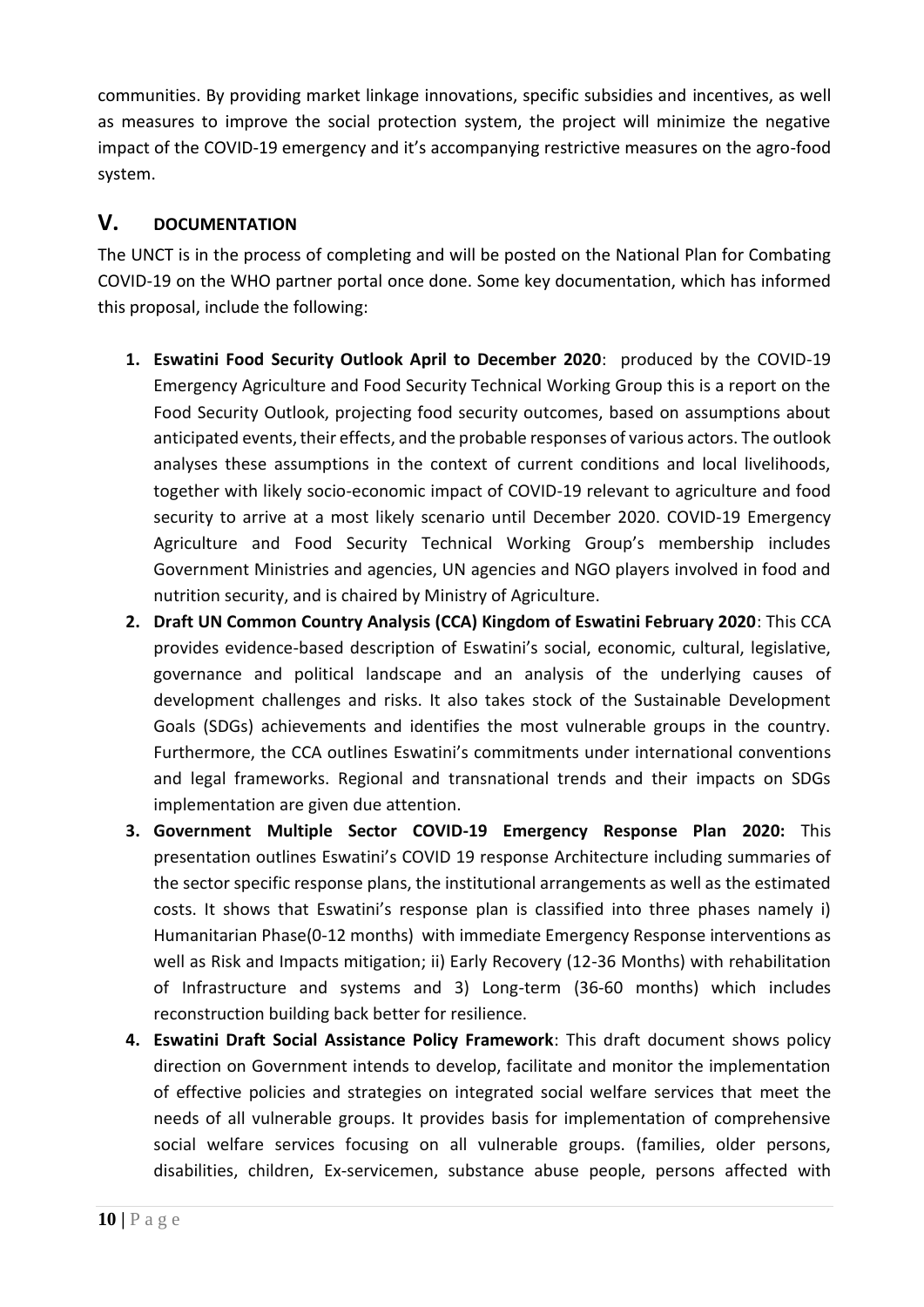HIV/AIDS)

**5. National Social Development Policy:** This is a policy framework to guide social service delivery for citizens, in particular the most vulnerable groups. This Policy aims to provide policy guidelines for the Department of Social Development and other stakeholders in social service delivery. Specifically the mission is provision of integrated, comprehensive and equitable social development services, in partnership with key stakeholders, to improve the quality of life of the Swazi nation, particularly its poorest and most vulnerable members. It is informed by the 1995 Copenhagen Declaration on Social Development that identifies social and economic factors as key to achieving development through the vehicle of social protection, thereby reducing or eliminating poverty. This Policy, serves as a reference for structured and coordinated social development services provision.

## **VI. TARGET POPULATION**

The project will benefit the following groups of vulnerable people:

- **1. Vulnerable People Living with HIV, (PLHIV with 60-80% women**): The programme will benefit 1800 vulnerable (9,600) households with cash transfers of \$10.56 per person per month for three months. These beneficiaries are part of the approximately 13,200 PLHIV who are suffering from undernourishment and not included in safety net programmes.<sup>5</sup> The source of lists will be forming the Government's Antiretroviral and Tuberculosis (*ART/TB)* treatment Client referral system (CMIS) managed by Ministry of Health*.* The intention is to target 60-80% women as beneficiaries. The payments will be done through an innovative Mobile Money transfer platform.
- **2. Farmers in GoE/ FAO/WFP programme and Local vendors/traders:** the programme will involve at least 200 vendors /traders of which at least 80% should be women. These will receive a once off capital injection incentive of US\$200 to sustain their trade and provide quality service to the customers. The traders will be linked to the 44 farmer groups who had been engaged to support schools with vegetables under the pilot Home Grown School Feeding Program, and due to disruption following closure of schools have no access to markets. Each group has between 8-20 farmers more than 60% are women of the 650 members. The budget cost is estimated at USD 40,000.
- **3. Smallholder farmers productive support:** In addition to the existing groups, the programme will identify 36 additional smallholder farmers groups with irrigation facilities to support 0.2 ha during this winter to produce in order. A subsidy package containing bean seeds, vegetable seedlings, fertilizer will be delivered. With an average of 14 members per group this will reach an estimated 1120 smallholder farmers of which 60% are expected to be women. The subsidy will ride on the government input subsidy infrastructure which has identified input providers. The budget to provide inputs is

<sup>5</sup>Project will deliberately address food security for women (particularly pregnant and lactating women) and children (particularly orphans) and additional vulnerable groups including older persons, persons with disabilities, persons deprived of liberty, migrants and refugees within this missed group.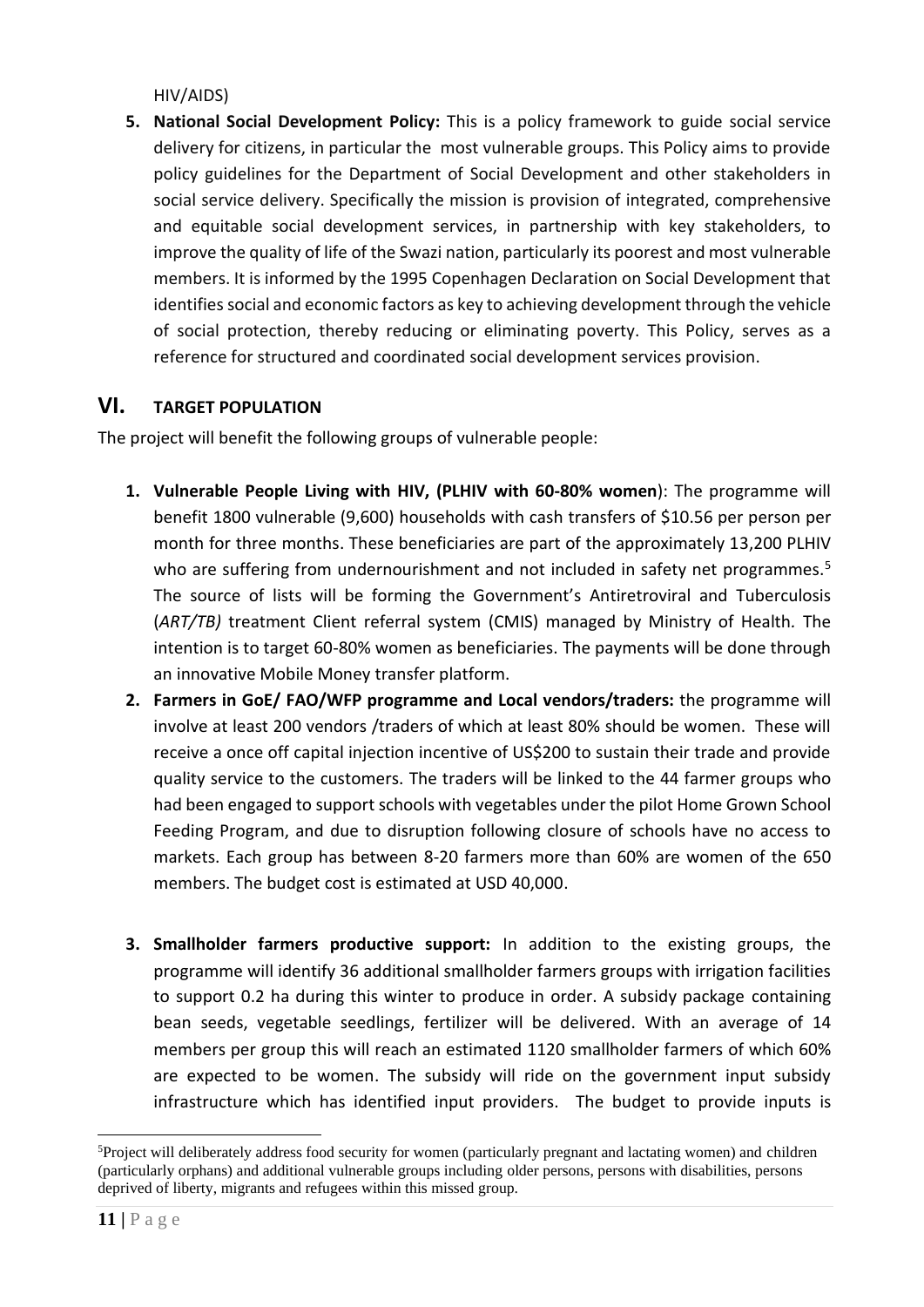estimated at US\$62 249

- **4. Local Food Transporters:** Approximately 10 transporters will benefit from the business of transporting agricultural produce and inputs.
- **5. All food system and social protection beneficiaries:** all agro-food system actors including vulnerable PLHIV, small scale farmers, vendors/traders, transporters, and selected populations will benefit from COVID 19 SBCC on best practices to mitigate the risk of infection and raise awareness on preventive measures provided in SiSwati language and other adapted forms for persons with specific needs.

In addition, measures towards the social protection system reform will have long terms benefits for all vulnerable groups within the population including children are at risk of being unsupervised as parents/caregivers/guardians are quarantined or self-isolated(under COVID 19 measures), women have limited economic activities due to closure of work places, pregnant and lactating women, migrants including key populations such as sex workers and refugees are at high risk due to their constant movement as well as vulnerable men and boys

### **VII. WHO WILL DELIVER THIS SOLUTION?**

A Project Implementing team which meets in a regular platform will be established comprising of the Un Agencies spearheading implementation, Government officials(Ministries of Agriculture and Department of Social Development, National Disaster management Agency and relevant committee representatives). This technical platform will be serviced by a secretariat comprising of Government representatives(1 or two focal point persons) and UN agency representatives following the normal operational procedures for UN programmes. FAO, WFP, UNICEF and UNDP already have the established support system in terms of technical staff for running the project within the country. The roles of keys players are summarized as follows:

- RC: The RC will provide overall oversight, receive regular reports, monitor programme implementation and performance and report to the fund accordingly in line with the agreed procedures.
- Project implementing team: This platform will serve as the steering committee of the programme, specifically responsible for providing technical oversight, networking opportunities, content and process review as well as mobilization of relevant players.
- FAO, WFP and UNDP will dedicate specific focal point persons (and staff) depending on the level of involvement in the project activities to be part of the project secretariat in collaboration with a representative from Government, particularly the Ministry of Agriculture and Department of Social Development.
- Other UN entities: UN entities through the UNCT will assist the RCO in providing overall oversight, receive regular reports, monitor programme implementation and performance and reporting
- Civil society: Will participate in the technical committee and platforms convened by the Ministry of Agriculture and Department of Social Development. Feedback mechanism through a toll-free contact number will be used to get participation of vulnerable groups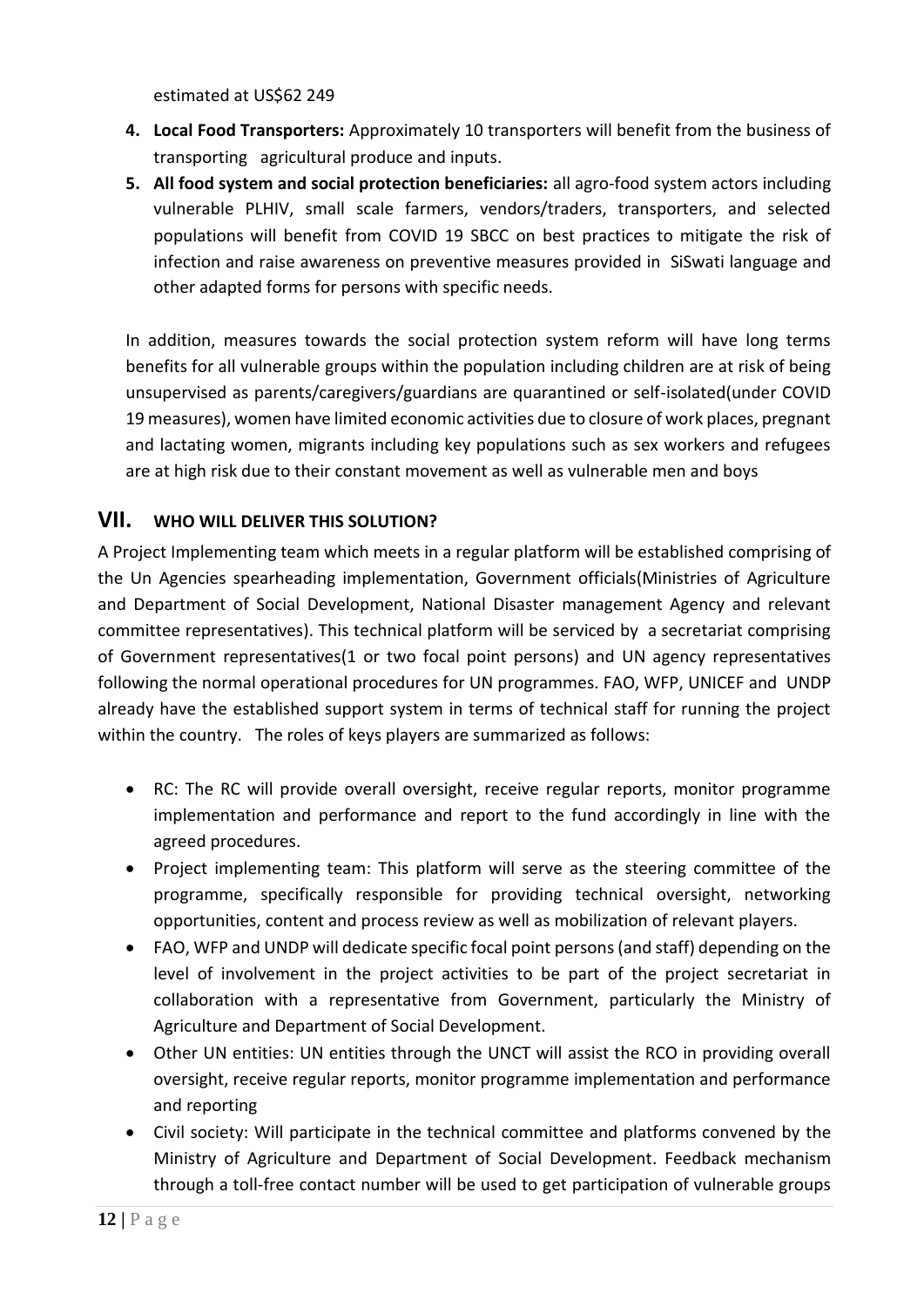including emerging issues in the design and implementation of the programme.

### **Monitoring and Evaluation**

Project monitoring and evaluation will incorporate monitoring and reporting on these risks and any others that may emerge during project implementation. Critical issues and changes to the risk level will be reported in a timely manner so that mitigation action can be taken before risks spiral. Monitoring and evaluation of the project will be integrated within the existing M&E systems of UNRCO, and participating UN agencies. The Project implementation team will develop the detailed M&E framework integrating provisions from these agencies. The M&E framework will describe objectives, performance indicators and the methodologies for data collection and ensure that data is disaggregated by age and sex to show the numbers of women benefiting from the intervention. During the inception phase, relevant stakeholders shall be engaged to review and validate the M&E framework. The main monitoring and evaluation processes will include:

- Work Planning: Work plans shall be reviewed periodically in annual programme reflective and planning meetings in order to redefine activity implementation and targets based on performance.
- Continuous Monitoring and technical backstopping: to be carried out by project technical teams throughout the project cycle to track progress of activities and delivery of outputs.

### **Reporting schedule**

The project aims to produce the following reports:

- Inception phase report*:* detailing what has been put in place (in terms of institutional arrangements, staff recruitment, assignment/deployment and other arrangements); overall direction of the programme, annual work plans, problems/constraints encountered and adjustments needed in specific cases, etc.
- Periodic Progress Reports*:* The progress report for on the project implementation shall be submitted to the UNRCO in line with the UN to UN Agreement as agreed upon. All reports will be prepared based on the reporting formats which will be developed during the inception phase.
- Project Completion Report*:* towards the end of the programme duration, a final report will be prepared and submitted.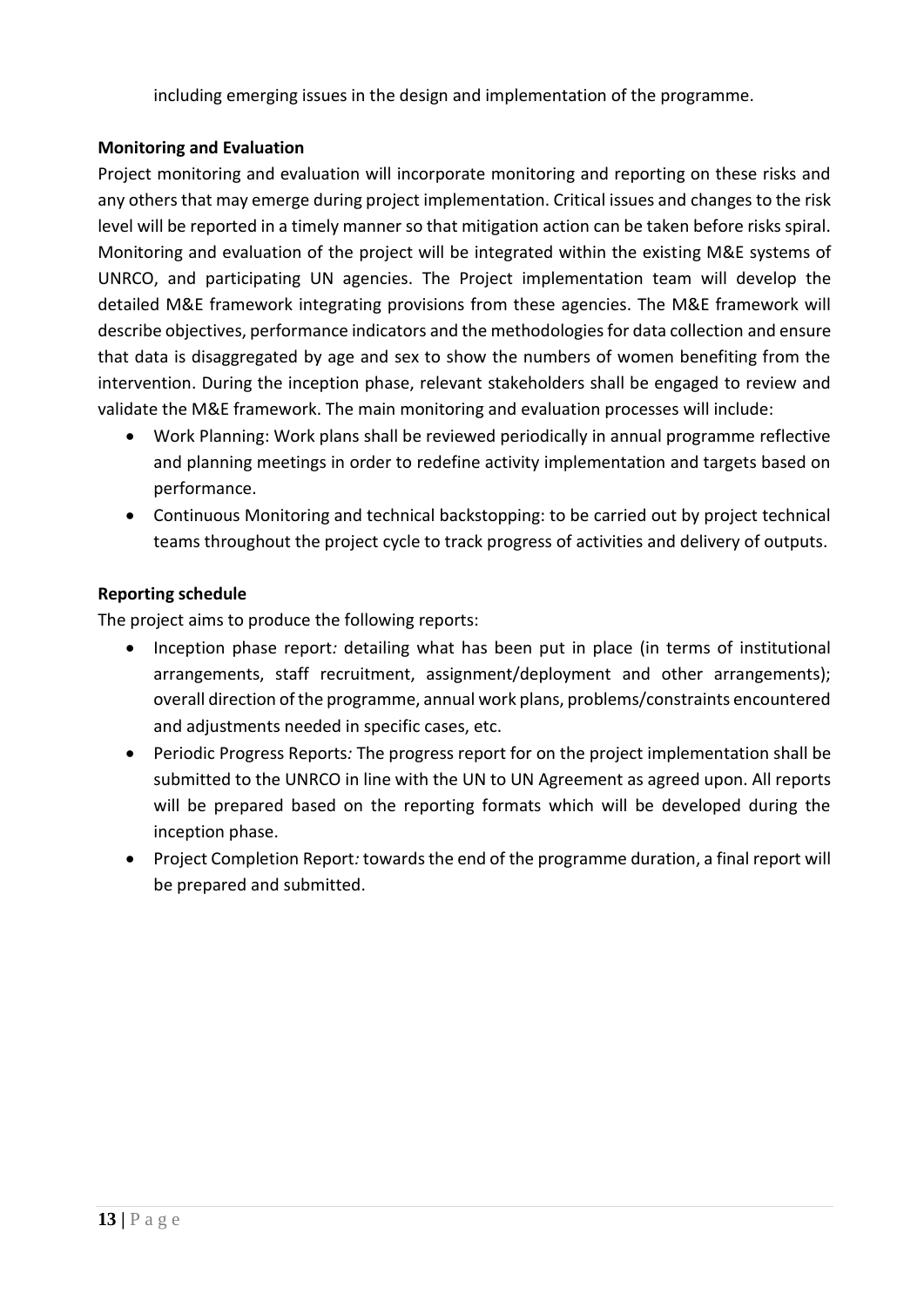#### **Results Framework**

### **INSTRUCTIONS: Each proposal will pick a window. As part of the proposal the agencies, funds and programme will develop an outcome, outcome indicators, outputs and output indicators that will contribute to the achievement of the selected proposal outcome.**

| <b>Proposal Title</b>                | : STRENGTHENING PRODUCTIVE SOCIAL SAFETY AND PROTECTION SYSTEMS DURING AND BEYOND<br><b>COVID 19-INDUCED FOOD EMERGENCY IN ESWATINI</b> | <b>Outcome Total Budget</b>                  |                                                                                                                                          |                                                                                                 |         |  |  |  |  |
|--------------------------------------|-----------------------------------------------------------------------------------------------------------------------------------------|----------------------------------------------|------------------------------------------------------------------------------------------------------------------------------------------|-------------------------------------------------------------------------------------------------|---------|--|--|--|--|
| <b>Proposal</b><br><b>Outcome:</b>   | Stronger productive social safety and protection systems in the agro-food system and other sectors                                      |                                              | <b>USD: 600 000</b>                                                                                                                      |                                                                                                 |         |  |  |  |  |
|                                      |                                                                                                                                         | <b>Responsible Org</b>                       |                                                                                                                                          |                                                                                                 |         |  |  |  |  |
| <b>Outcome</b><br><b>Indicators</b>  | SDG Indicator 2.3.2: Average household<br>income of small-scale food producers,<br>traders, and vendors by sex and<br>indigenous status | <b>TBD</b>                                   | Small<br>scale<br>farmers,<br>traders and vendors can<br>realize<br>income<br>net<br>greater than the E600<br>monthly minimum wage       | Project<br>reports<br>on.<br>small<br>scale<br>producers,<br>traders, and<br>vendors<br>incomes | FAO/WFP |  |  |  |  |
|                                      | Indicators 2.1.1 Prevalence of<br><b>SDG</b><br>undernutrition among People Living with<br>HIV (PLHIV)                                  | 13200 (6.6%<br>of<br><b>HIV</b><br>positive) | Reduction by 1800 (13%  <br>reduction in prevalence)                                                                                     | Evaluation<br>Reports<br>on on<br>the numbers<br>of<br><b>PLHIV</b>                             | FAO/WFP |  |  |  |  |
|                                      | SDG Indicators 2.1.2. Prevalence of<br>moderate or severe food insecurity in the<br>population affected by covid                        | 27%<br>of<br>population                      | (17250 people benefiting<br>in component 1)<br>14% reduction of the<br>COVID<br>estimated<br>19<br>induced food insecurity<br>prevalence | reporting<br>better access<br>to food                                                           |         |  |  |  |  |
| Output 1                             | Reduced loss of livelihoods along agro-food value chain and food deficiencies among vulnerable groups of population                     |                                              |                                                                                                                                          |                                                                                                 |         |  |  |  |  |
| Proposal Output<br><b>Indicators</b> | 1.1 Number of people receiving cash<br>transfer safety nets within project period                                                       | FAO/WFP                                      |                                                                                                                                          |                                                                                                 |         |  |  |  |  |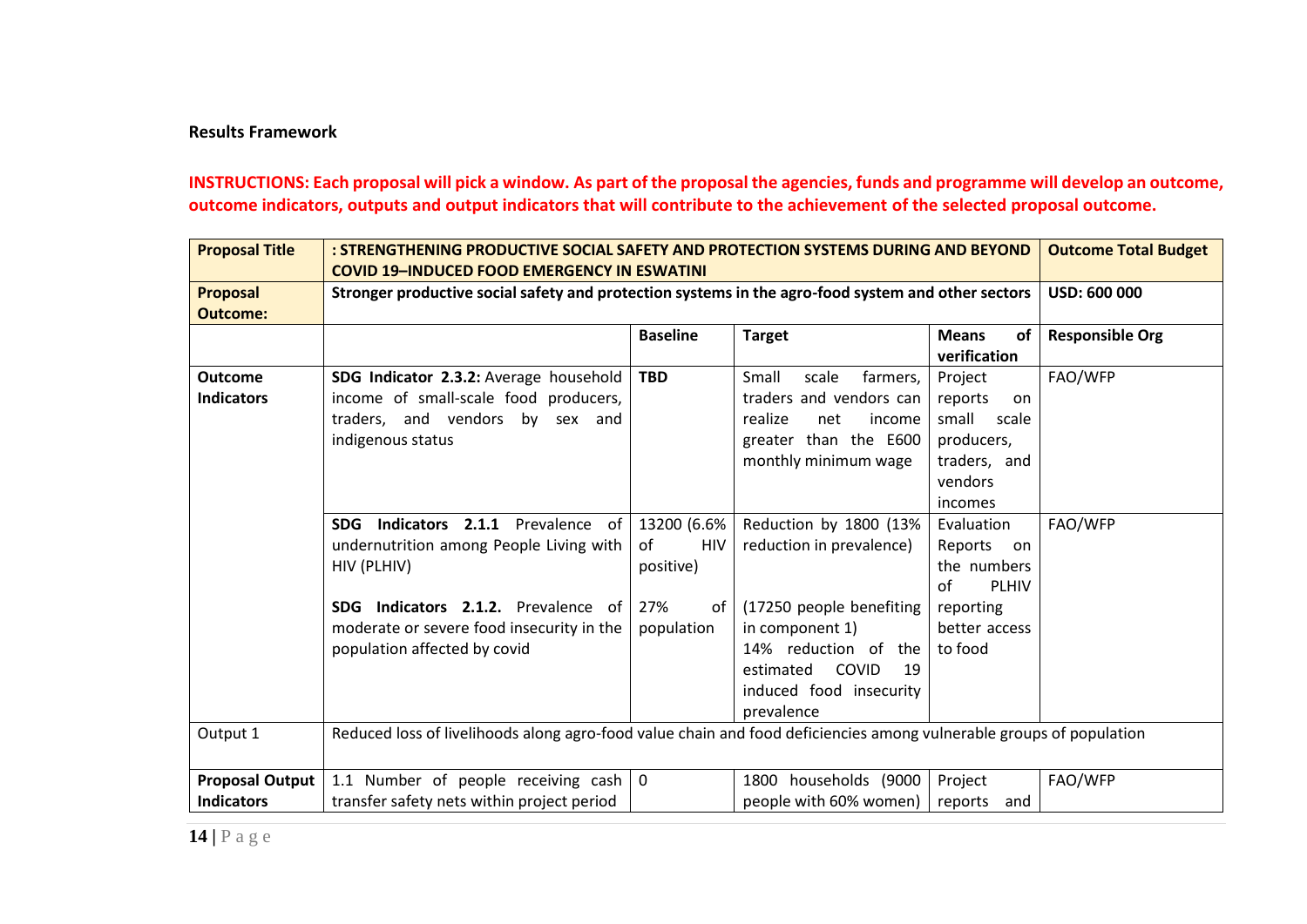|          |                                                                                                                                                                                                                                                                                                       |                |                                                                                                                                                             | documents                           |              |
|----------|-------------------------------------------------------------------------------------------------------------------------------------------------------------------------------------------------------------------------------------------------------------------------------------------------------|----------------|-------------------------------------------------------------------------------------------------------------------------------------------------------------|-------------------------------------|--------------|
|          | 1.2 Number of small-scale farmers linked<br>to markets                                                                                                                                                                                                                                                | $\overline{0}$ | 80 groups of farmers<br>(approximately<br>1120<br>households<br>5600<br><b>or</b><br>people of which at least<br>60% are women)                             | Project<br>reports and<br>documents | FAO/WFP      |
|          | 1.3 Number of small scale farmers<br>receiving support to produce winter crops                                                                                                                                                                                                                        | $\Omega$       |                                                                                                                                                             | Project<br>reports and<br>documents | FAO/WFP      |
|          | 1.4 Number of Transporters (MSMSEs) 0<br>linked to farmers downstream and to<br>markets upstream                                                                                                                                                                                                      |                | At least 10                                                                                                                                                 | Project<br>reports and<br>documents | FAO/WFP      |
|          | 1.5 Number of small-scale farmers,<br>transporters, vendors and traders and<br>households<br>receiving<br>awareness<br>information on COVID-19 through the<br>project                                                                                                                                 | $\mathbf 0$    | +-5000(60% women)                                                                                                                                           | Project<br>reports and<br>documents | FAO, WFP     |
| Output 2 | Strong basis for strengthening the national social protection system developed through leveraging digital platforms and working<br>through the two COVID-19 task teams (COVID-19 Emergency Agriculture and Food Security Technical Working Group, COVID-19<br><b>Social Protection Working Group)</b> |                |                                                                                                                                                             |                                     |              |
|          | 2.1 Number of Government Task teams   0<br>supported to deliver social protection<br>services                                                                                                                                                                                                         |                | 2(FNS)<br>and<br>Social<br>Protection)                                                                                                                      | Project<br>reports and<br>documents | FAO, WFP     |
|          | 2.2 Number of farmers, vendors, traders<br>including women transacting through<br>innovative and more efficient digital<br>platforms                                                                                                                                                                  | $\overline{0}$ | $-80$<br>of<br>groups<br>farmers(approximately<br>1120 households or 5600<br>people of which at least<br>60% are women)<br>-10 transporters<br>-200 vendors | Project<br>reports and<br>documents | FAO, WFP     |
|          | 2.3 Rapid Assessment Report                                                                                                                                                                                                                                                                           | $\mathbf 0$    | 1                                                                                                                                                           | Project<br>reports and<br>documents | UNDP, UNICEF |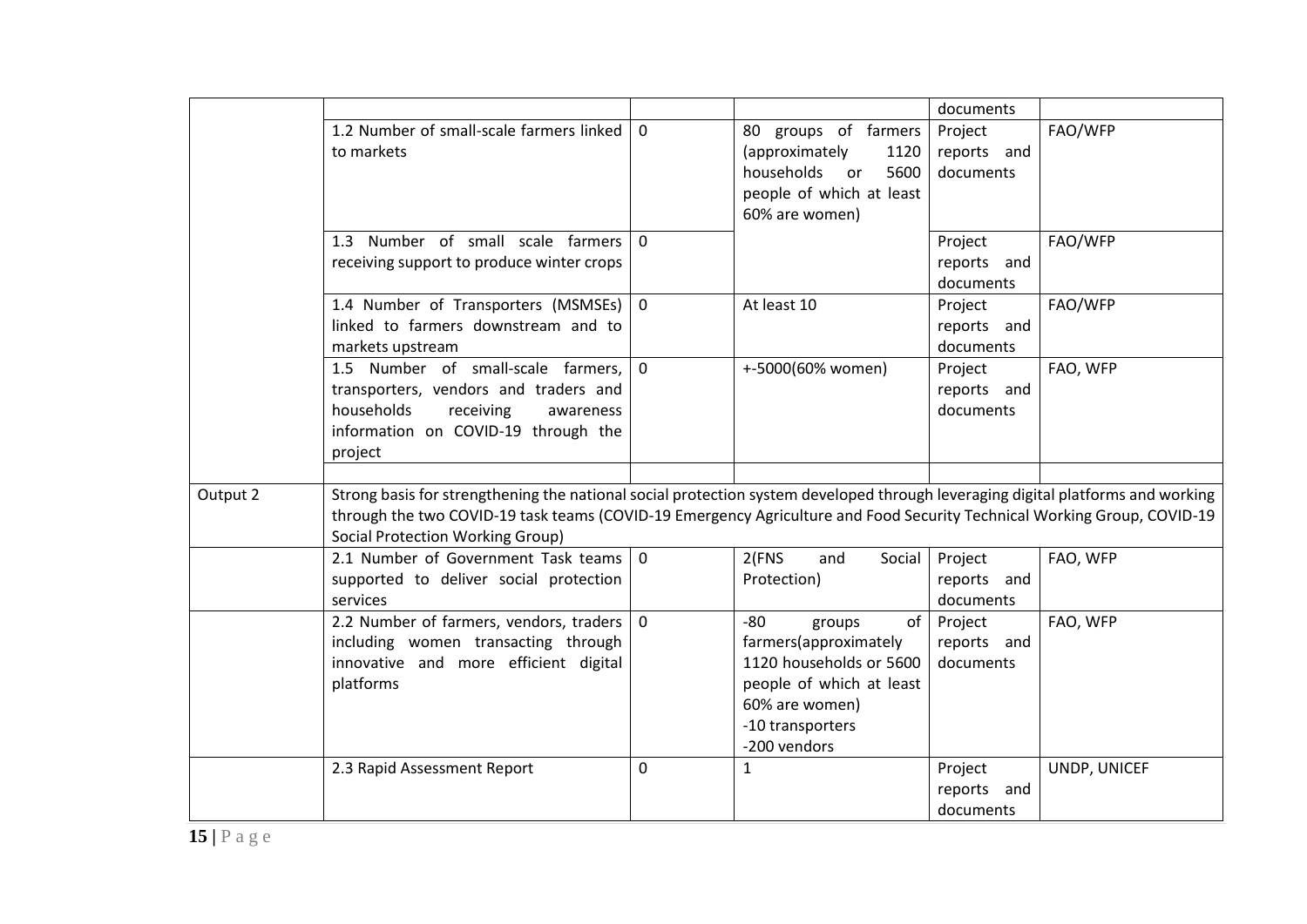| 2.4 Vulnerability Assessment Report | (Report)     | UNDP, UNICEF |
|-------------------------------------|--------------|--------------|
|                                     |              |              |
| 2.5 Social Protection Registry      | . (Registry) | UNDP, UNICEF |
|                                     |              |              |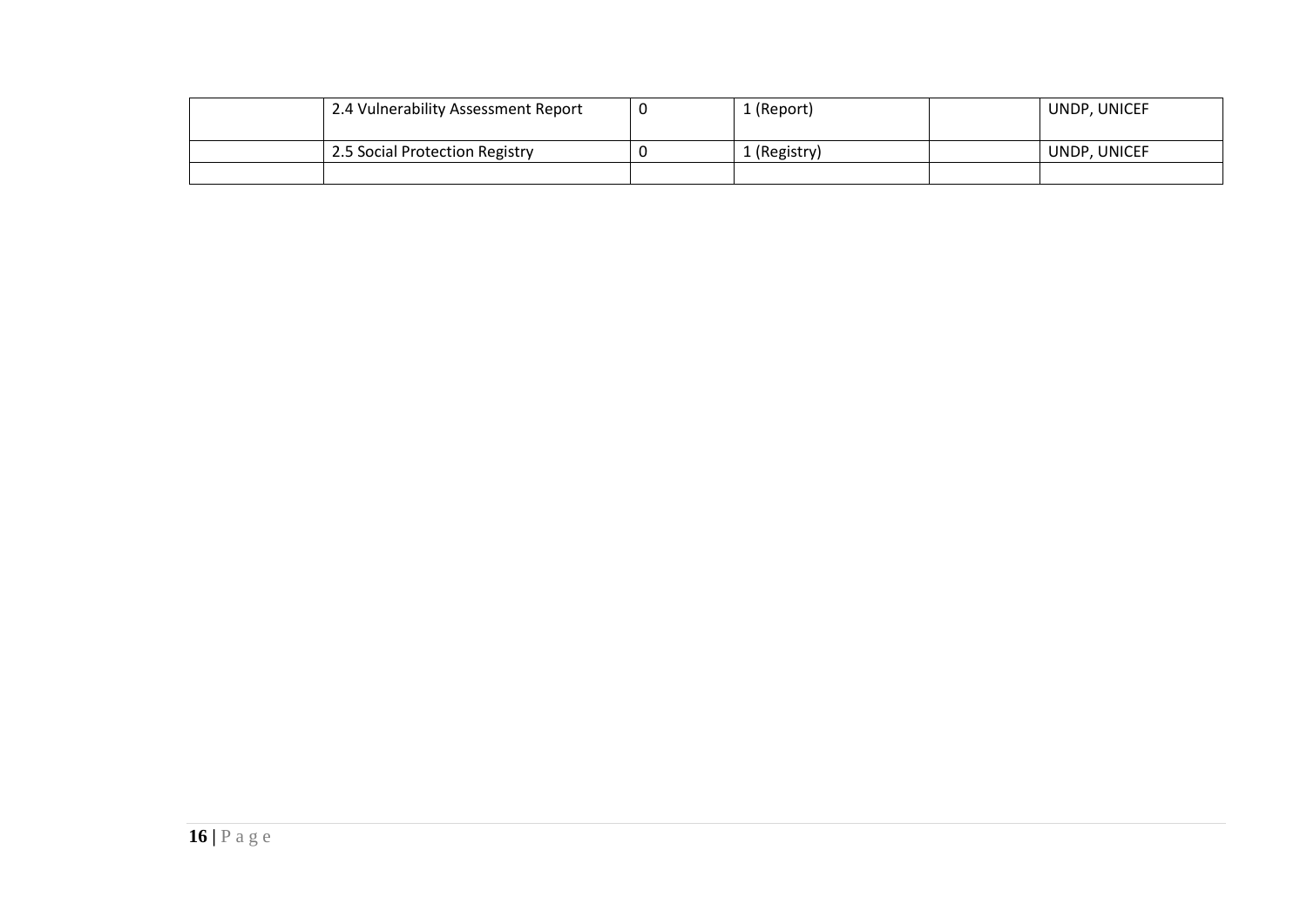### **SDG Targets and Indicators**

**Please consult Annex: SDG List**

**Please select no more than three Goals and five SDG targets relevant to your programme.**

*(selections may be bolded)* 

|                                                                                                                                                                                                 | Sustainable Development Goals (SDGs) [select max 3 goals]                                                                         |                                                 |                                                                                                                                                                                                                                                           |                                                |   |  |  |
|-------------------------------------------------------------------------------------------------------------------------------------------------------------------------------------------------|-----------------------------------------------------------------------------------------------------------------------------------|-------------------------------------------------|-----------------------------------------------------------------------------------------------------------------------------------------------------------------------------------------------------------------------------------------------------------|------------------------------------------------|---|--|--|
| $\boxtimes$                                                                                                                                                                                     | SDG 1 (No poverty)                                                                                                                | SDG 9 (Industry, Innovation and Infrastructure) |                                                                                                                                                                                                                                                           |                                                |   |  |  |
| $\boxtimes$                                                                                                                                                                                     | SDG 2 (Zero hunger)                                                                                                               |                                                 | SDG 10 (Reduced Inequalities)                                                                                                                                                                                                                             |                                                |   |  |  |
|                                                                                                                                                                                                 | SDG 3 (Good health & well-being)                                                                                                  |                                                 | SDG 11 (Sustainable Cities & Communities)                                                                                                                                                                                                                 |                                                |   |  |  |
|                                                                                                                                                                                                 | SDG 4 (Quality education)                                                                                                         |                                                 | SDG 12 (Responsible Consumption & Production)                                                                                                                                                                                                             |                                                |   |  |  |
|                                                                                                                                                                                                 | SDG 5 (Gender equality)                                                                                                           |                                                 | SDG 13 (Climate action)                                                                                                                                                                                                                                   |                                                |   |  |  |
|                                                                                                                                                                                                 | SDG 6 (Clean water and sanitation)                                                                                                |                                                 | SDG 14 (Life below water)                                                                                                                                                                                                                                 |                                                |   |  |  |
|                                                                                                                                                                                                 | SDG 7 (Sustainable energy)                                                                                                        |                                                 | SDG 15 (Life on land)                                                                                                                                                                                                                                     |                                                |   |  |  |
|                                                                                                                                                                                                 | SDG 8 (Decent work & Economic Growth)                                                                                             |                                                 | SDG 16 (Peace, justice & strong institutions)                                                                                                                                                                                                             |                                                |   |  |  |
|                                                                                                                                                                                                 | SDG 17 (Partnerships for the Goals)                                                                                               |                                                 |                                                                                                                                                                                                                                                           |                                                |   |  |  |
|                                                                                                                                                                                                 | <b>Relevant SDG Targets and Indicators</b><br>[Depending on the selected SDG please indicate the relevant target and indicators.] |                                                 |                                                                                                                                                                                                                                                           |                                                |   |  |  |
| <b>Target</b>                                                                                                                                                                                   |                                                                                                                                   |                                                 | <b>Indicator # and Description</b>                                                                                                                                                                                                                        | <b>Estimated</b><br><b>Budget</b><br>allocated | % |  |  |
| Target 1.3: Implement nationally appropriate social<br>protection systems and measures for all, including<br>floors, and by 2030 achieve substantial coverage of<br>the poor and the vulnerable |                                                                                                                                   |                                                 | Indicator 1.3.1: Proportion of population covered by social<br>protection floors/systems, by sex, distinguishing children,<br>unemployed persons, older persons, persons with disabilities,<br>pregnant women, newborns, work-injury victims and the poor | 50%                                            |   |  |  |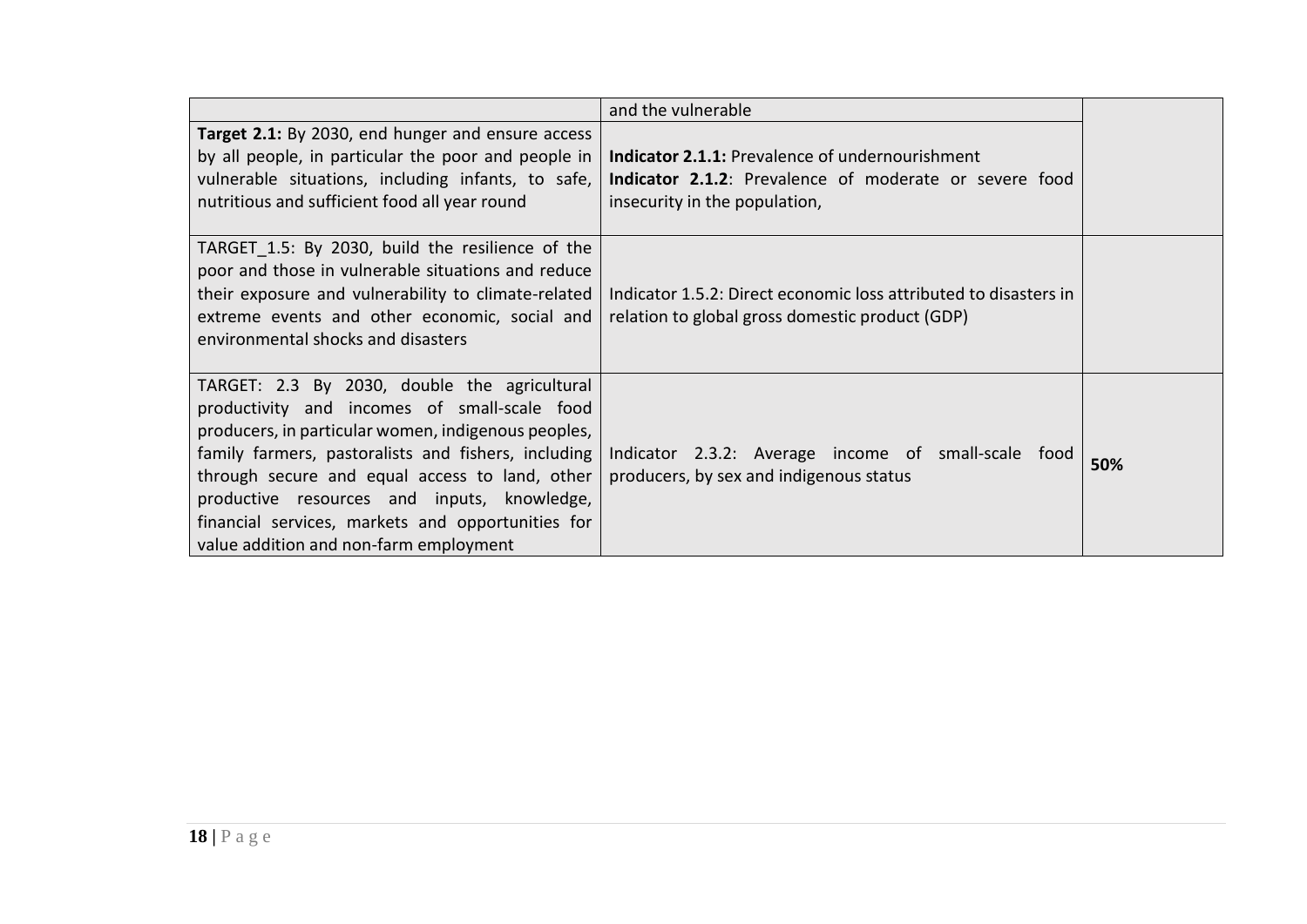#### **Risk**

### **What risks and challenges will complicate this solution, and how they will be managed and overcome?**

*(COVID19 has created an unprecedented and fast changing development context. Accepting this volatile situation, please identify up to three risk to the success of the proposal based on best available analysis to the UN)* **Please enter no more than 3.**

| Event                        | <b>Categories</b>                                                                        | Level                                              | Likelihood                                                                                                                   | Impact                                                                         | <b>Mitigating Measures</b>                | <b>Risk Owner</b>                 |
|------------------------------|------------------------------------------------------------------------------------------|----------------------------------------------------|------------------------------------------------------------------------------------------------------------------------------|--------------------------------------------------------------------------------|-------------------------------------------|-----------------------------------|
|                              | Financial<br>Operational<br>Organizational<br>Political (regulatory<br>and/or strategic) | 3 - Very High<br>$2 - Medium$<br>High<br>$1 - Low$ | $6$ – Expected<br>5 - Highly Likely<br>$4$ – Likely<br>3-Moderate<br>2-Low Likelihood<br>1- Not Likely<br>0 - Not Applicable | 5 - Extreme<br>$4 -$ Major<br>3-Moderate<br>$2 -$ Minor<br>$1$ – Insignificant | (List the specific mitigation measures)   |                                   |
| <b>Stakeholders</b>          | Operational                                                                              | $\mathbf{1}$                                       | 3                                                                                                                            | $\overline{2}$                                                                 | Proper information, Lobbying and          | <b>FAO</b>                        |
| prioritize                   |                                                                                          |                                                    |                                                                                                                              |                                                                                | advocacy will take place to ensure that   |                                   |
| alternative                  |                                                                                          |                                                    |                                                                                                                              |                                                                                | all stakeholders including Regional       |                                   |
| implementation               |                                                                                          |                                                    |                                                                                                                              |                                                                                | Government officials work in a            |                                   |
| frameworks                   |                                                                                          |                                                    |                                                                                                                              |                                                                                | harmonized and coordinated manner.        |                                   |
| Limited                      | Operational                                                                              | $\mathbf{1}$                                       | $\overline{2}$                                                                                                               | $\overline{2}$                                                                 | The project partners have experience      | COVID-19<br>Emergency             |
| awareness<br>and             |                                                                                          |                                                    |                                                                                                                              |                                                                                | undertaking<br>multi-stakeholder<br>in.   | Agriculture<br>Food<br>and        |
| stakeholder                  |                                                                                          |                                                    |                                                                                                                              |                                                                                | initiatives and will aim to ensure that   | <b>Security Technical Working</b> |
| involvement<br><sub>on</sub> |                                                                                          |                                                    |                                                                                                                              |                                                                                | all relevant stakeholders are engaged     | Group, COVID-19 Social            |
| the project                  |                                                                                          |                                                    |                                                                                                                              |                                                                                | and involved throughout the project       | Working<br>Protection             |
|                              |                                                                                          |                                                    |                                                                                                                              |                                                                                | cycle.<br>Awareness<br>raising,<br>social | Group)                            |
|                              |                                                                                          |                                                    |                                                                                                                              |                                                                                | mobilisation<br>stakeholder<br>and        |                                   |
|                              |                                                                                          |                                                    |                                                                                                                              |                                                                                | will<br>activities<br>be<br>engagement    |                                   |
|                              |                                                                                          |                                                    |                                                                                                                              |                                                                                | conducted during the project.             |                                   |
| Instability in local         | Financial                                                                                | $\overline{2}$                                     | $\overline{4}$                                                                                                               | 3                                                                              | Procurements plans to be developed in     | FA0/UNDP                          |
| currency, market             |                                                                                          |                                                    |                                                                                                                              |                                                                                | line with the project work plan so as to  |                                   |
| prices<br>and                |                                                                                          |                                                    |                                                                                                                              |                                                                                | ensure timely availability of project     |                                   |
| of<br>availability           |                                                                                          |                                                    |                                                                                                                              |                                                                                | inputs                                    |                                   |
| project inputs.              |                                                                                          |                                                    |                                                                                                                              |                                                                                |                                           |                                   |